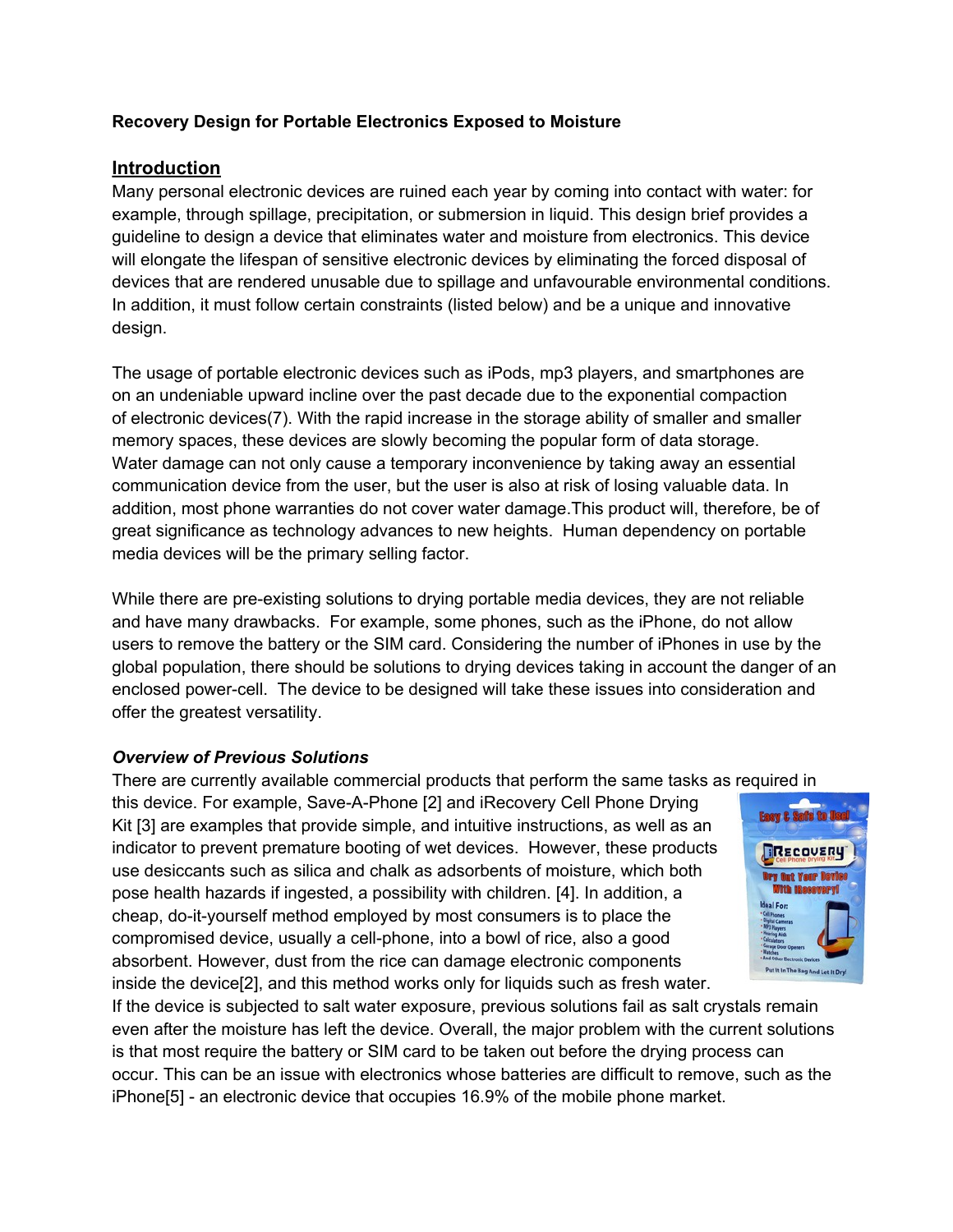# *Stakeholders*

The primary stakeholders for this design are:

- Consumers of personal electronic devices
	- Instructions easy for consumers to follow
- Electronic manufacturers
	- $\circ$  It may concern electronic manufacturers as the longevity of the device may impact sales for replacements.
	- Electronic manufacturers will be concerned because provision of water devices may be a major selling point in a very competitive market
- Environment
	- Cellphone disposal causes harm to ecosystems by releasing heavy metals (6)

# **Problem Definition**

The primary goal of this design is to eliminate moisture and liquid from personal electronic devices in a shorter time period than current solutions, and prevent any further damage to the devices.

# *Objectives:*

• Create a better solution to remedy the accidental exposure of sensitive electronics to water

# *Criteria used to assess the design:*

- **●** The design must complete the drying process in a timely manner; specifically, in less than 24 hours
- **●** The design must be portable enough that it poses no noticeable discomfort for the user to carry around
- **●** The design must be versatile: it must not be constrained to one particular electronic device such as a blackberry cell phone
- **●** The drying process must be able to dry most forms of liquid: for example, fresh water, salt water, juice, soda, etc...

# *Constraints the design must meet:*

- Must not require or lead to an increase in the temperature of the device over the recommended operating temperature listed on the device - this can damage the interior electronic components of the devices
- Must not require the user to monitor the drying process
- Should use only biodegradable and non-hazardous chemicals
- Must not produce static charges in the sensitive electronic device